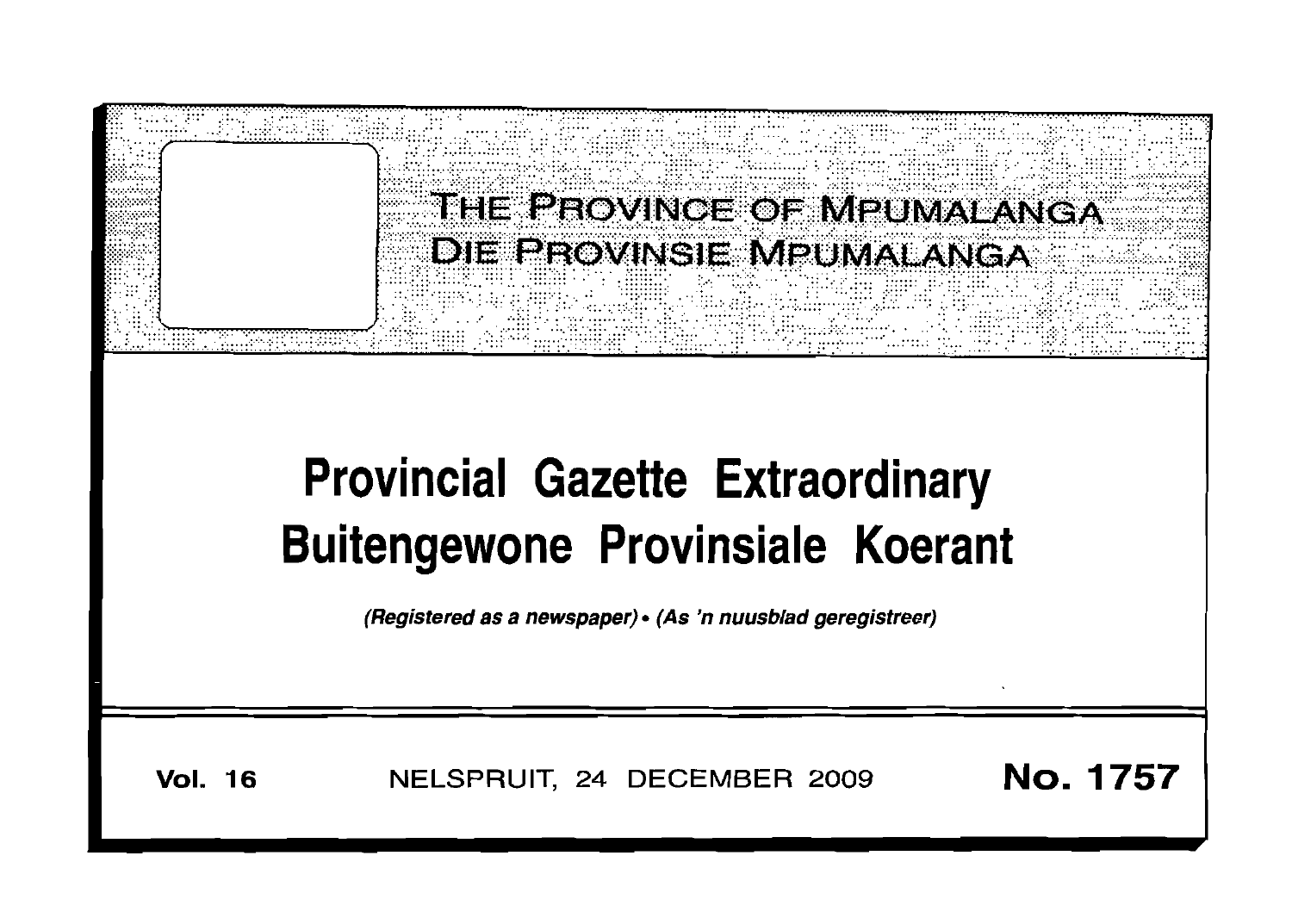### **IMPORTANT NOTICE**

The Government Printing Works will not be held responsible for faxed documents not received due to errors on the fax machine or faxes received which are unclear or incomplete. Please be advised that an "OK" slip, received from a fax machine, will not be accepted as proof that documents were received by the GPW for printing. If documents are faxed to the GPW it will be the sender's responsibility to phone and confirm that the documents were received in good order.

Furthermore the Government Printing Works will also not be held responsible for cancellations and amendments which have not been done on original documents received from clients.

| <b>CONTENTS</b> |  |  |  |
|-----------------|--|--|--|
|-----------------|--|--|--|

| No. |                                                                                                               | Page<br>No. | Gazette<br>No. |
|-----|---------------------------------------------------------------------------------------------------------------|-------------|----------------|
|     | <b>GENERAL NOTICE</b>                                                                                         |             |                |
| 411 | Local Government: Municipal Structures Act, 1998: Proposed amendment of section 12 of the Act: Pixley Ka Seme |             | 757            |